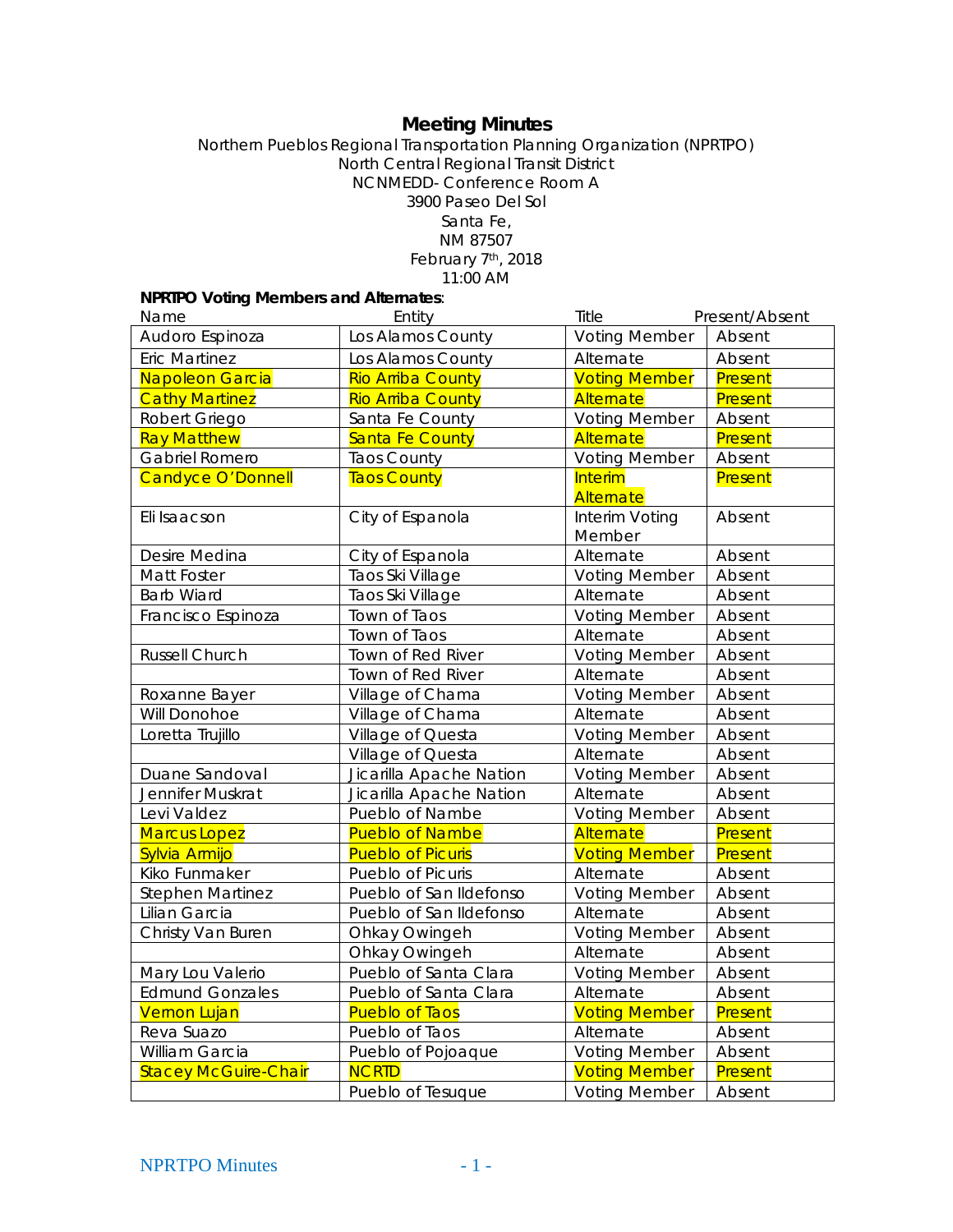#### **NCNMEDD/NPRTPO Staff**

| Eric Ghahate      | <b>NCNMEDD</b> |  |
|-------------------|----------------|--|
| Dennis T. Salazar | <b>NCNMEDD</b> |  |

**NMDOT Staff**

Ron D. Shutiva NMDOT Tribal Liaison Soamiya Chavez **NMDOT** Urban Planner

### **Guest Members**

Debra Chavez **Taos County** Sandra Maes Rio Arriba County

Matilda Larranaga Rio Arriba County Senior Program Deidre Sandoval Rio Arriba County Senior Program

### **I. Call Meeting to Order**

The Meeting was called to order at 11:13 a.m. by Chair Stacy McGuire, NCRTD.

### **II. Pledge of Allegiance**

#### **III. Welcome and Introductions:**

Individual introductions were conducted by each NPRTPO member and guests.

### **IV. Approval of the Agenda:**

Chair McGuire, called for a motion to approve the agenda

Napoleon Garcia, Rio Arriba County, made the motion to approve the agenda; the motion was seconded by Ray Matthew, Santa Fe County. The motion carried and all voted in favor.

### **V. Approval of the Minutes: (November 9th, 2017 – NCRTD)**

Chair McGuire called for a motion to approve the minutes as submitted.

Candyce O'Donnell, Taos County, made the motion to approve the minutes as submitted; the motion was seconded by Sylvia Armijo, Picuris Pueblo. The motion carried and all voted in favor.

#### **VI. Public Comments-5 minutes/person**:

Chair McGuire called for any public comment.

No Public Comments

#### **VII. New Mexico 20/20 Census Presentation:**

Mr. Eric Ghahate- NPRTPO Program Manager, NCNMEDD Community Services Director gave a slideshow presentation about the New Mexico 20/20 Census. Once the presentation was complete Mr. Ghahate opened the floor for questions and answers.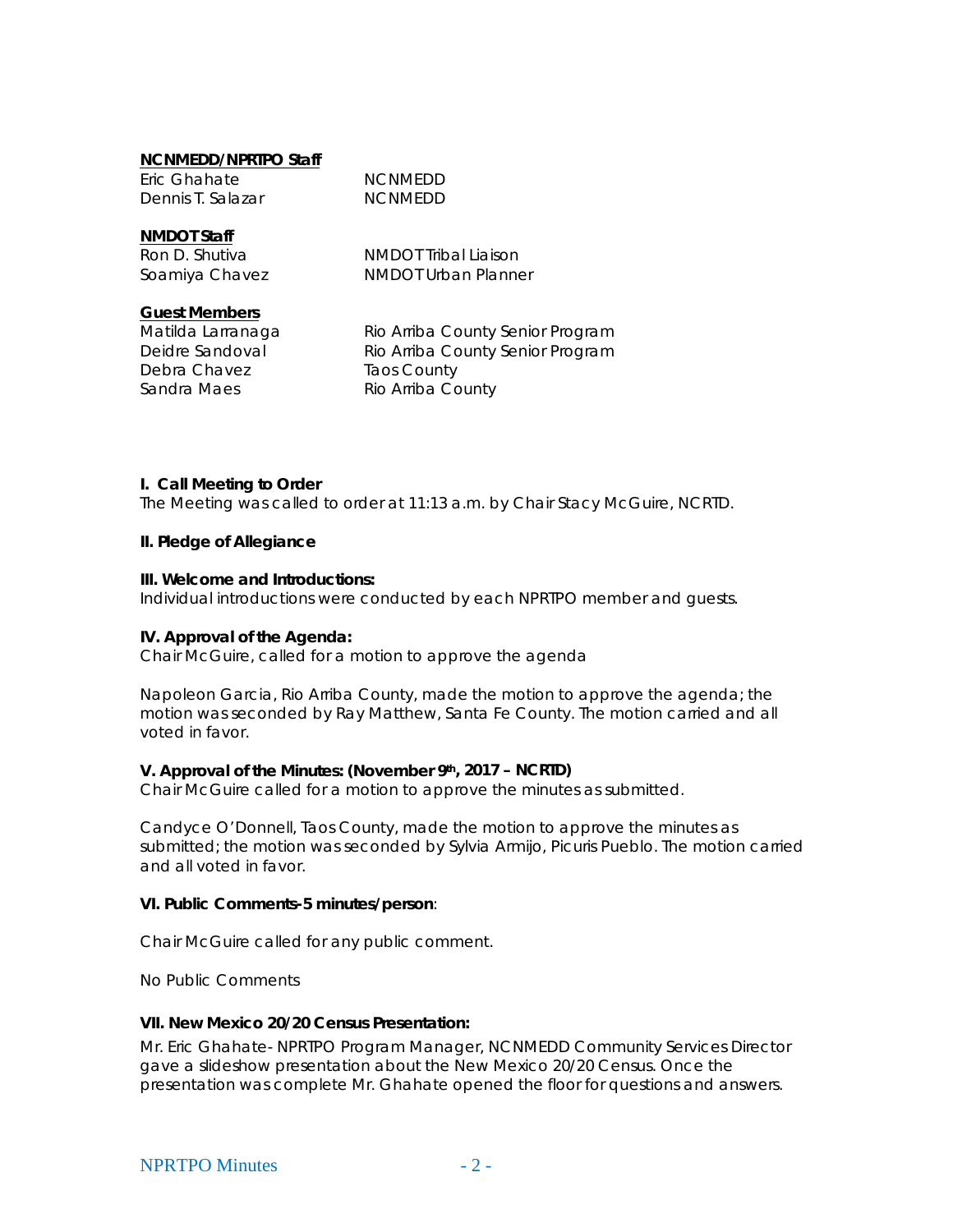### **VIII. NPRTPO Regional Workplan Amendment:**

Mr. Eric Ghahate gave a thorough presentation with paperwork requesting amendments to the NCNMEDD/NPRTPO Regional Workplan.

Napoleon Garcia, Rio Arriba County, made the motion to approve the NPRTPO/NCNMEDD Regional Workplan Amendment; the motion was seconded by Vernon Lujan, Taos Pueblo. The motion carried and all voted in favor.

### **IX. Rio Arriba County 5310 Application Process:**

Ms. Matilda Larranaga and Ms. Deidre Sandoval representatives of Rio Arriba County Senior Program gave a slide-show presentation regarding their Rio Arriba County 5310 request for \$124,000 requesting vehicles as their Program's vehicles for transportation are quickly gaining high mileage and getting old. Rio Arriba County was given prior authorization to present as they were unaware of our November 2017 meeting when presentations were given requesting funding for 5310 and 5311.

Members from the NPRTPO Board were given the 2017 Transit Application Prioritization score sheets to score Rio Arriba County.

### **X. NPRTPO Project Tracking, Monitoring and Reporting:**

Chair McGuire gave a brief update regarding NCRTD, which included TAP, GIS and Planning Software.

Vernon Lujan also gave a brief update regarding Pueblo of Taos. Eric Ghahate gave an update regarding the Tiger Grant ribbon cutting ceremony at the Pueblo of Taos back at the end of November, the ceremony was well attended. Pueblo of Taos was commended for landing the Tiger Grant, as Tiger Grant's are hard to get. It was also mentioned that Taos Pueblo is currently working on their safety plan.

## **XI. NMDOT Updates:**

Mr. Ron Shutiva, NMDOT advised that he is currently working on a Tribal Safety Summit, this summit will address statewide safety plan issues and give updates for Tribes, Tribal Governments as a whole and the transportation needs in Tribes throughout our state. Mr. Shutiva also announced that USDA sent an application tool for the Rural Development Grant.

Ms. Soamiya Chavez, NMDOT gave a brief update announcing Gabrielle Chavez and Mr. David Nelson with their new positions at NMDOT.

No further updates from NMDOT at this time.

#### **XII. Member Input on Training and Presentations for NPRTPO:**

Commissioner Candyce O'Donnell from Taos County asked some questions regarding past presentations/training. Commissioner O'Donnell also requested if Mr. Paul Brascher or Stephen Lopez can show up at the next meeting to have D-5 Question/Answer session.